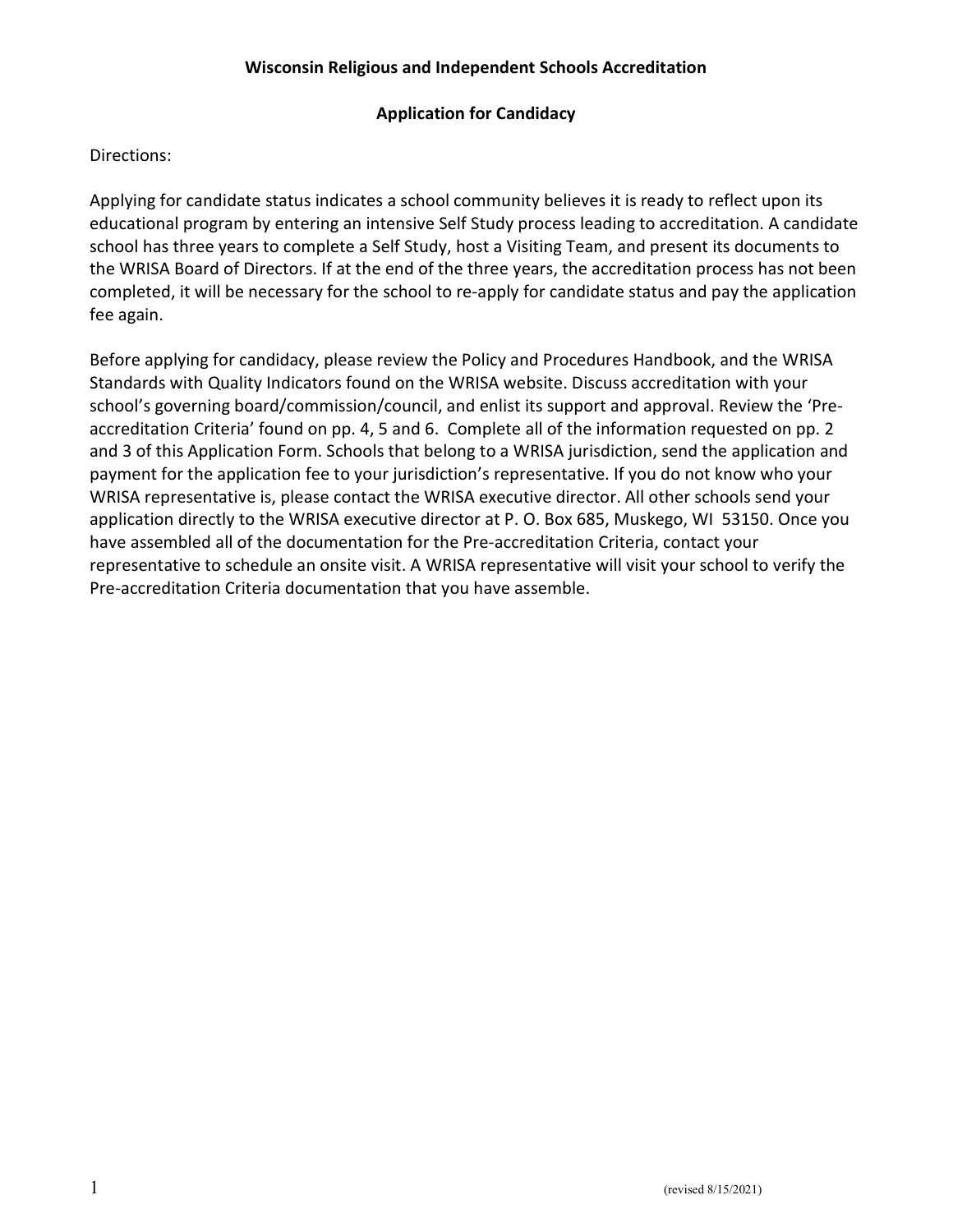# Application for Candidacy

|                                                                                                                                                                                                                                                                                                                                                                                                                                                                          |                                     |                                     |                                                                                 | (Please Print Legibly) |   |                |    |                |    |                |
|--------------------------------------------------------------------------------------------------------------------------------------------------------------------------------------------------------------------------------------------------------------------------------------------------------------------------------------------------------------------------------------------------------------------------------------------------------------------------|-------------------------------------|-------------------------------------|---------------------------------------------------------------------------------|------------------------|---|----------------|----|----------------|----|----------------|
| <b>School Name:</b>                                                                                                                                                                                                                                                                                                                                                                                                                                                      |                                     |                                     |                                                                                 |                        |   |                |    |                |    |                |
| <b>School Address:</b>                                                                                                                                                                                                                                                                                                                                                                                                                                                   | List all addresses if more than one |                                     |                                                                                 |                        |   |                |    |                |    |                |
| City/Zip:                                                                                                                                                                                                                                                                                                                                                                                                                                                                |                                     |                                     |                                                                                 |                        |   |                |    |                |    |                |
| <b>School Phone:</b>                                                                                                                                                                                                                                                                                                                                                                                                                                                     |                                     |                                     |                                                                                 |                        |   |                |    |                |    |                |
|                                                                                                                                                                                                                                                                                                                                                                                                                                                                          | Administrator/Principal:            |                                     |                                                                                 |                        |   |                |    |                |    |                |
|                                                                                                                                                                                                                                                                                                                                                                                                                                                                          |                                     | <b>Governing Board Chairperson:</b> |                                                                                 |                        |   |                |    |                |    |                |
| <b>Email Address:</b>                                                                                                                                                                                                                                                                                                                                                                                                                                                    |                                     |                                     |                                                                                 |                        |   |                |    |                |    |                |
| Website:                                                                                                                                                                                                                                                                                                                                                                                                                                                                 |                                     |                                     |                                                                                 |                        |   |                |    |                |    |                |
|                                                                                                                                                                                                                                                                                                                                                                                                                                                                          |                                     | Number of students at this school:  |                                                                                 |                        |   |                |    |                |    |                |
|                                                                                                                                                                                                                                                                                                                                                                                                                                                                          |                                     |                                     | Number of full-time equivalent teachers:                                        |                        |   |                |    |                |    |                |
|                                                                                                                                                                                                                                                                                                                                                                                                                                                                          |                                     |                                     | Circle all grade levels that will be served at this school:                     |                        |   | K <sub>3</sub> | K4 | K <sub>5</sub> | 1  | $\overline{2}$ |
| 3                                                                                                                                                                                                                                                                                                                                                                                                                                                                        | 4                                   | 5                                   | 6                                                                               | 7                      | 8 | 9              | 10 | 11             | 12 |                |
|                                                                                                                                                                                                                                                                                                                                                                                                                                                                          |                                     |                                     | Currently, are you working with any other accrediting association? ____________ |                        |   |                |    |                |    |                |
|                                                                                                                                                                                                                                                                                                                                                                                                                                                                          |                                     |                                     |                                                                                 |                        |   |                |    |                |    |                |
|                                                                                                                                                                                                                                                                                                                                                                                                                                                                          |                                     |                                     |                                                                                 |                        |   |                |    |                |    |                |
| Have you been denied candidacy, accreditation, or charter by any other accrediting association or chartering<br>authority?<br>If yes, state the year you were denied, dropped, or withdrew and the reason. Provide the name and contact<br>information for a representative at that association/authority: Letter and the control of the control of the control of the control of the control of the control of the control of the control of the control of the control |                                     |                                     |                                                                                 |                        |   |                |    |                |    |                |
|                                                                                                                                                                                                                                                                                                                                                                                                                                                                          |                                     |                                     |                                                                                 |                        |   |                |    |                |    |                |
|                                                                                                                                                                                                                                                                                                                                                                                                                                                                          |                                     |                                     |                                                                                 |                        |   |                |    |                |    |                |

\_\_\_\_\_\_\_\_\_\_\_\_\_\_\_\_\_\_\_\_\_\_\_\_\_\_\_\_\_\_\_\_\_\_\_\_\_\_\_\_\_\_\_\_\_\_\_\_\_\_\_\_\_\_\_\_\_\_\_\_\_\_\_\_\_\_\_\_\_\_\_\_\_\_\_\_\_\_\_\_\_\_\_\_\_\_\_\_\_\_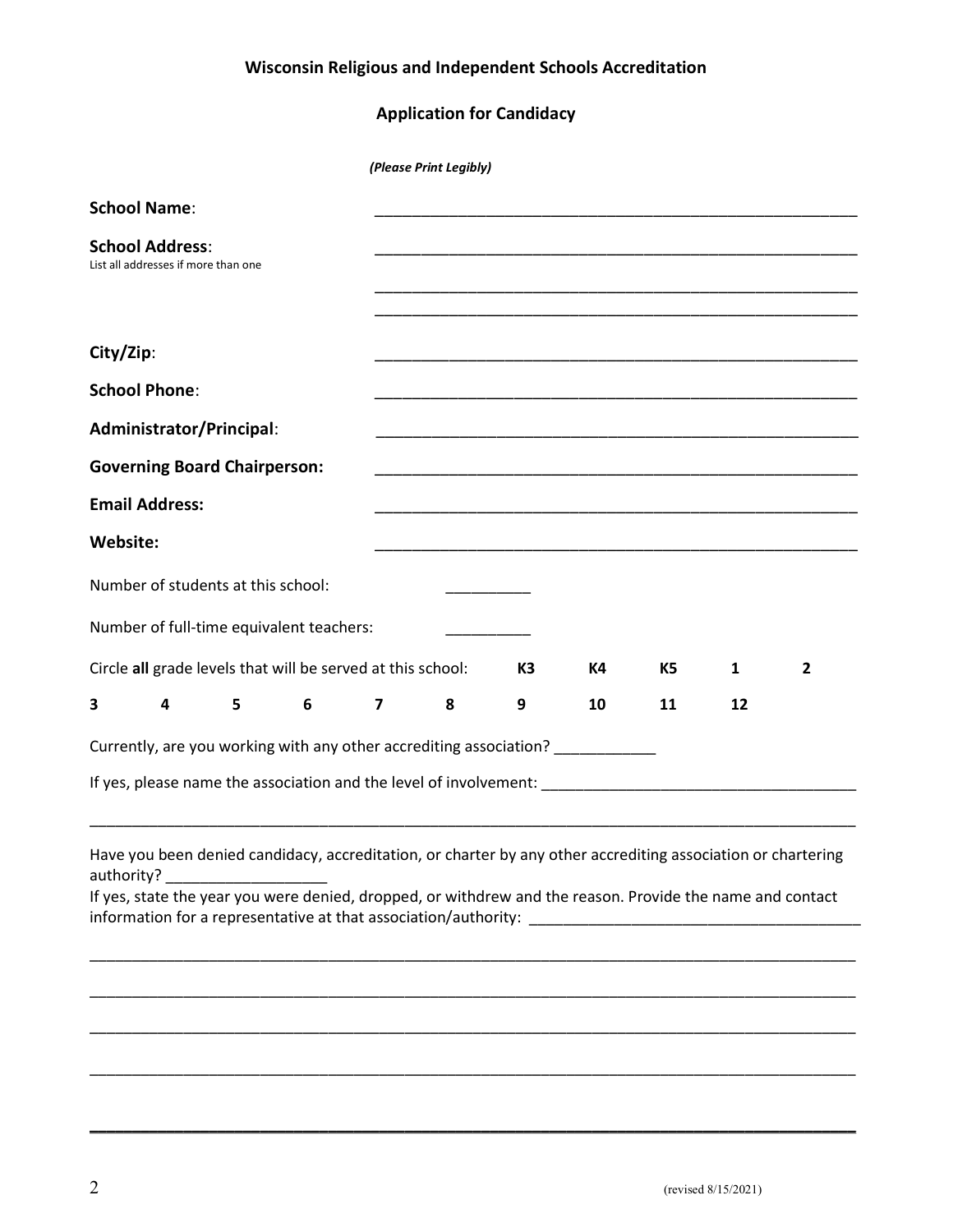# Application for Candidacy

# AUTHORIZATION SIGNATURES FOR CANDIDACY (REQUIRED):

By my signature I verify that all of the information and documentation provided is true and accurate. I understand that any attempt to falsify these documents, misrepresent this school, or mislead the accrediting organization will result in a denial for Candidacy. (Statement applies to all individuals listed below)

| School Administrator:                                     |             | Date: |
|-----------------------------------------------------------|-------------|-------|
|                                                           | (Signature) |       |
| School Principal if different from Administrator:         |             | Date: |
|                                                           | (Signature) |       |
| <b>Governing Body Chairperson</b>                         |             |       |
| (School Board/ Education Commission): www.commission.com/ |             | Date: |
|                                                           | (Signature) |       |
|                                                           |             | Date: |
|                                                           | (Signature) |       |
|                                                           |             |       |
|                                                           |             |       |

WRISA CANDIDATE APPLICATION FEE (NON-REFUNDABLE) (Subject to change without prior notice)

## \$200.00

Make check payable to WRISA. Check Number: \_\_\_\_\_\_\_\_\_\_\_\_ Amount enclosed: \_\_\_\_\_\_\_

Send the completed 'Candidate Application Form' and Application Fee payment to: WRISA, P. O. Box 685, Muskego, WI 53150).

If you have questions regarding the completion of this application form, please contact the WRISA office at: wrisa@wrisa.net.

Please Note: At the end of each school year, Candidate schools complete and submit an End of Year Progress Report that documents the progress the school is making in completing the Candidacy phase that may lead to accreditation. There is an annual fee due with this End of Year Progress Report. It is the same as the Candidate Application Fee. WRISA sends the End of Year Progress Report Form to schools at the end of the school year. The Report and fee are due July 1st.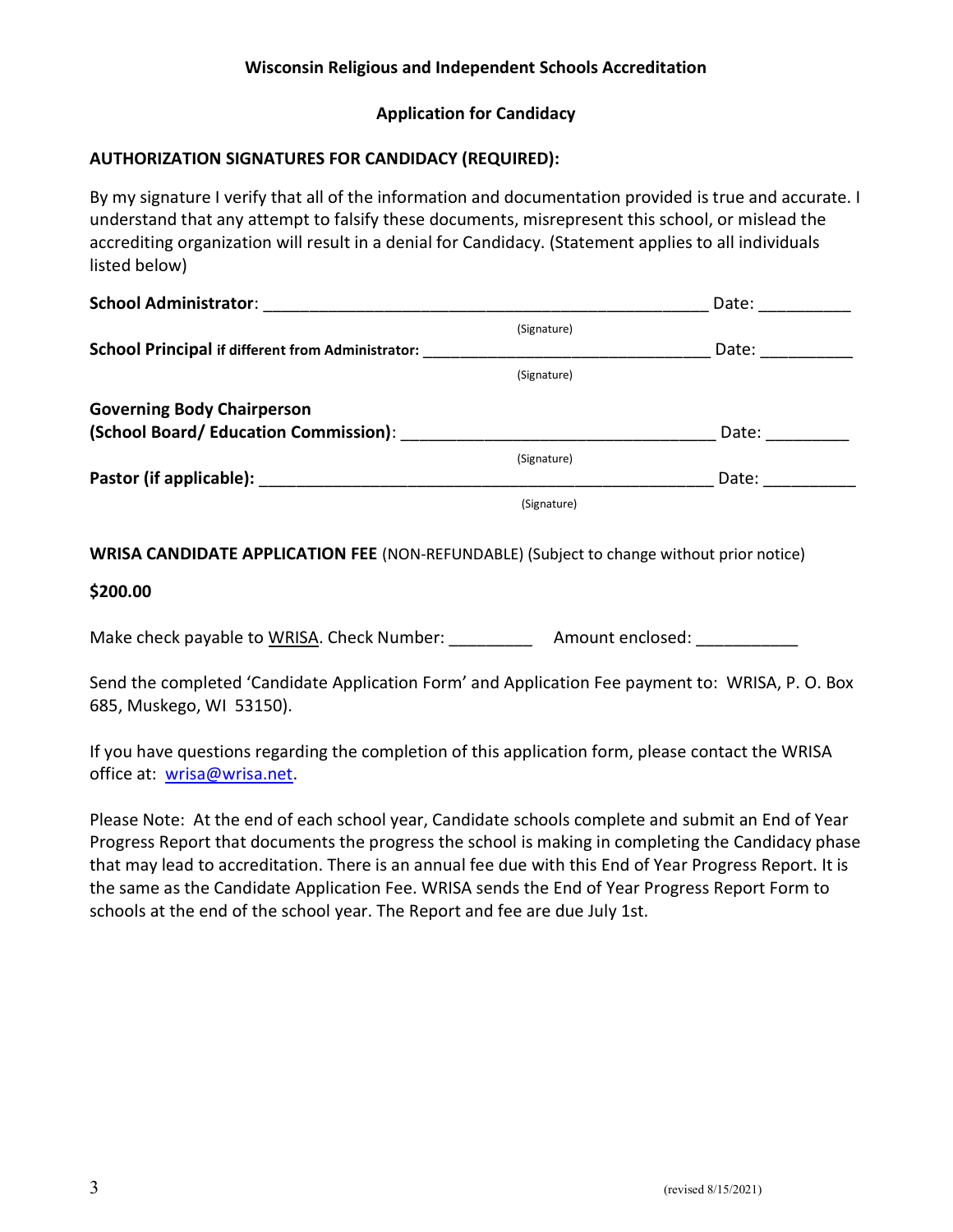### Application for Candidacy

#### PRE-ACCREDITATION CRITERIA

A school must meet the following pre-accreditation criteria. Please read the criteria, assemble a binder that contains a copy of each documentation item, and clearly identify each document according to the letters on this form (i.e. A. B. C. etc.) so they are organized for the pre-accreditation visit. Give the binder with all of the documents to the reviewers. The reviewers will take a binder with the documents with them when they leave. The binder and its contents become the property of WRISA.

A. The school must have Foundational Statements that state its vision/mission and core values. This provides the framework in which the school community defines itself and operates. Each school has its own unique Foundational Statements based on the community it serves and the needs of the learners. The Foundational Statements with their stated vision/mission and core values enable a school to determine whether it is achieving what it has set out to do. [WI Statute 118.165(1)(a); 118.165 (1)(f)]

| YES  | NO. | The school has current written Foundational Statements.                           |
|------|-----|-----------------------------------------------------------------------------------|
| YES. | NO. | Documentation: Copy of vision and/or mission statement, statement of core values. |

B. The school must have a governing board/commission/council in place that formulates the policies of the school. The school is incorporated. [WI Statute 118.165(1)(b)]

| <b>YES</b> | NO. | The school has a governing board/commission/ council in place that formulates the<br>policies of the school.             |
|------------|-----|--------------------------------------------------------------------------------------------------------------------------|
| <b>YES</b> | NO. | Documentation: Copy of names, addresses, and phone numbers of governing<br>board/commission/council and their positions. |
| <b>YES</b> | NO. | Documentation: Board Minutes for the most recent full school year, or minutes<br>from school formation meetings.         |
| <b>YES</b> | NO. | Documentation: Copy of Articles of Incorporation.                                                                        |

C. The school must have a sequentially progressive curriculum in place that includes the following subjects: language arts including reading, mathematics, science, social studies, and health. (WRISA requirement also includes: physical education, music, the visual arts, and technology.) [WI Statute 118.165(1)(d)]

'Sequentially progressive curriculum' is defined as:

- 1) A separate document for each subject area.
- 2) Subject areas to be included are as follows: language arts, reading, mathematics, science, social studies, health, fine arts (including music and the visual arts), physical education, technology education, world languages and cultures.
	- a) Language arts must include curricula for reading, writing, speaking, and listening.
	- b) Specific benchmarks/outcomes for each grade level in each subject area must be provided (simply submitting a copy of the Common Core State Standards is unacceptable).

 c) A clear progression of content, skills, and dispositions linking one grade level to the next in each subject area is required.

YES \_\_\_\_\_\_ NO The school has a written curriculum for each of these subjects: language arts (including reading), mathematics, science, social studies, health, fine arts, physical education, technology education, world language and cultures.

YES \_\_\_\_\_\_\_ NO Documentation: Copy of written curriculum that includes the subjects listed above.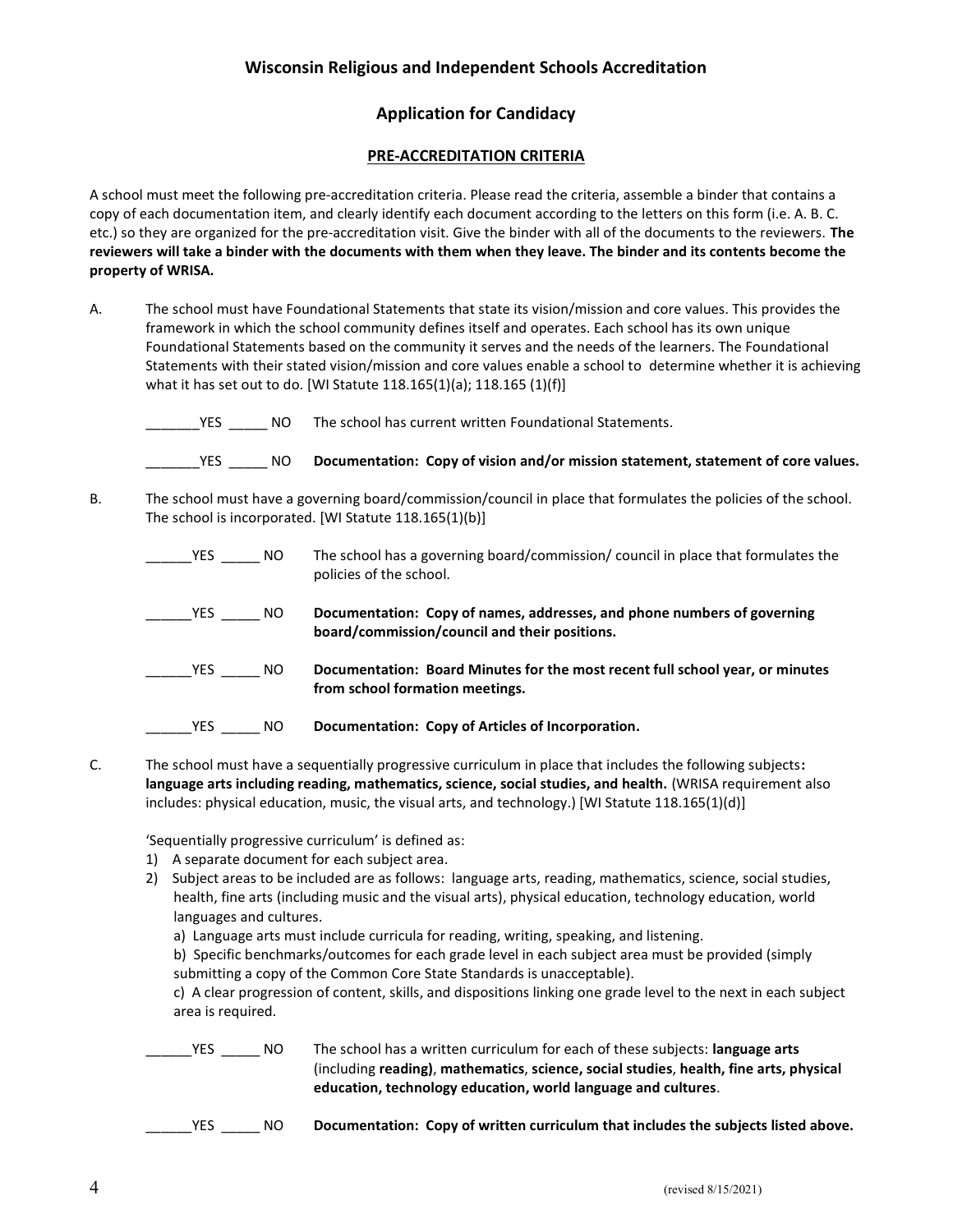|            |     | <b>Application for Candidacy</b>                                                                                                                        |
|------------|-----|---------------------------------------------------------------------------------------------------------------------------------------------------------|
| <b>YES</b> | NO. | The curricula provides specific benchmarks/outcomes for each grade level in<br>each subject area that move beyond the Common Core Standards.            |
| <b>YES</b> | NO. | Documentation: Copy of written benchmarks/outcomes for each grade level in each<br>subject area that are more than a copy of the Common Core Standards. |
| <b>YES</b> | NO. | Documentation: Curricula show progression of content, skills, and dispositions in<br>each subject and link one grade to the next.                       |

D. The school must meet standard legal requirements for health, safety and cleanliness, including procedures for fire and tornado drills; kitchen inspections; heating, ventilation; asbestos management (if applicable); lighting regulations; adequate fire extinguishers and warning systems; health and safety guidelines including blood borne pathogens, first aid, CPR, and crisis/safe school plan.

| <b>YES</b> | NO  | Documentation: Copy of most recent safety, health and inspection reports. |
|------------|-----|---------------------------------------------------------------------------|
| <b>YES</b> | NO. | Documentation: Copy of permanent occupancy permit.                        |

E. The school must have a written non-discriminatory policy used in hiring personnel. Church affiliated schools may give preference to members of their faith as allowed by law.

| YES. |  | Documentation: Copy of non-discrimination statement in hiring. |
|------|--|----------------------------------------------------------------|
|      |  |                                                                |

F. The school must have a written non-discriminatory policy used in admissions or other services. Church affiliated schools may give preference to members of their faith as allowed by law.

\_\_\_\_\_\_YES \_\_\_\_\_ NO Documentation: Copy of non-discrimination statement for admissions and services.

- G. The normal instructional day provides for a school year of the expected number of hours ( $K = 437$  hours,  $1-6 = 1$ ) 1,050 hours, 7-12 = 1,137 hours). (The normal instructional day will be at least six clock hours exclusive of a lunch period. NOTE: When grades 7 and 8 are included as part of an elementary school, the hours of instruction are the same as for grades 1-6. When grades 7 and 8 are included as part of an elementary school participating in the Parental Choice Program, the hours of DIRECT instruction are the same as for grades 9-12) It is important to include extra hours in the school calendar to cover a loss of time for acts of nature which may take away from the direct instructional time. [WI Statute 118.165(1)(c); 118.165(1)(e); 118.165 (1)(f)]
	- The USS Correction of school compulsory attendance policy. Copy of school schedule showing students return annually to homes for not less than two months of summer vacation, or the institution is licensed as a child welfare agency under s. 48.60 (1) \_\_\_\_\_\_YES \_\_\_\_\_\_\_ NO Documentation: Copy of daily schedule showing at least six clock hours of direct instruction exclusive of lunch. \_\_\_\_\_\_YES \_\_\_\_\_ NO Documentation: A copy of the yearly schedule (face-to-face student attendance days by month) showing compliance with the required hours of instruction. (See latest DPI postings related to
- H. The school has a professional and competent staff in sufficient numbers to support student learning.

LES \_\_\_\_\_\_ NO Documentation: Copy of names and qualifications of all administrators and all faculty members. Copies of college degrees from accredited institutions and highest level earned. List subjects/grades the teachers will be teaching. Copies of college